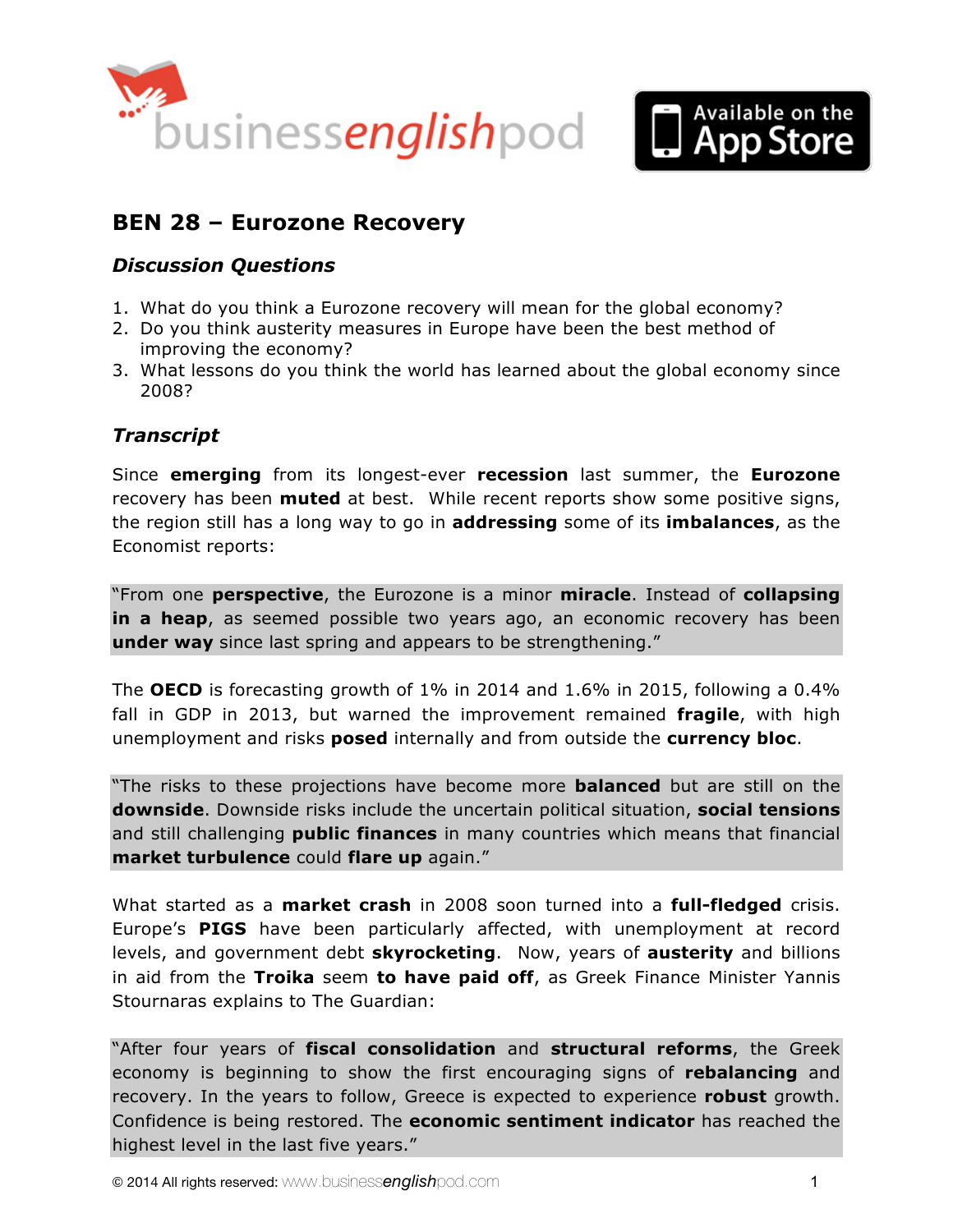**Numerous** factors can contribute to **market volatility** within the 27-member EU. IMF Managing Director Christine Lagarde warned that **geopolitical tensions** could hurt growth if they **got out of hand**.

"The situation in the Ukraine is one which, if not well managed, could have broader **spillover implications**. Our hope is that geopolitical tensions **fade away** so that the country and its people can actually recover."

Another worry facing Europe is the risk of **deflation**. While low **inflation** can increase **disposable income**, it can also encourage people to delay purchases in the **anticipation** of buying goods cheaper later on, further **dampening** demand. From the Wall Street Journal:

"The **blot on the landscape** is that the **acceleration** in growth is being accompanied by very low inflation, and falling prices in some southern European nations. If the **status quo persists**, it will be hard for Spain and Italy to bring down their **debt-to-GDP ratios**, which might still be close to 100% and 130%, respectively."

As a solution to the **deflation**, **policymakers** have been discussing **quantitative easing** - the printing of money to buy assets. This is something that was previously considered highly undesirable by some Eurozone bankers, and only to be considered if prices were falling **outright**. ECB President Mario Draghi had this to say:

"We will **monitor developments** very closely and we will consider all **instruments** available to us," Draghi said. "We are **resolute** in our **determination** to maintain a high degree of **monetary accommodation** and **act swiftly** if required."

While the economy itself may have begun to stabilize, unemployment remains worryingly high. As the Financial Times suggests, the jobless rate is still **hovering around** 12%, or about 19 million people, making conditions no better for many families:

"The social situation in the EU shows little signs of improvement: **inequalities** have risen and the situation of many households and individuals is not improving, with **ever-growing** numbers suffering from **financial distress**."

As individual member states **battle** with their own difficulties and **revel** in unique successes, EU Economic and Monetary Affairs Commissioner Olli Rehn is **urging** the Eurozone **to stay the course**, as VOA concludes:

"To strengthen this recovery and boost job creation, it will be essential for Greece to continue to **embrace** economic **reforms**, **maintain sound** public **finances** and **facilitate** targeted **investments**."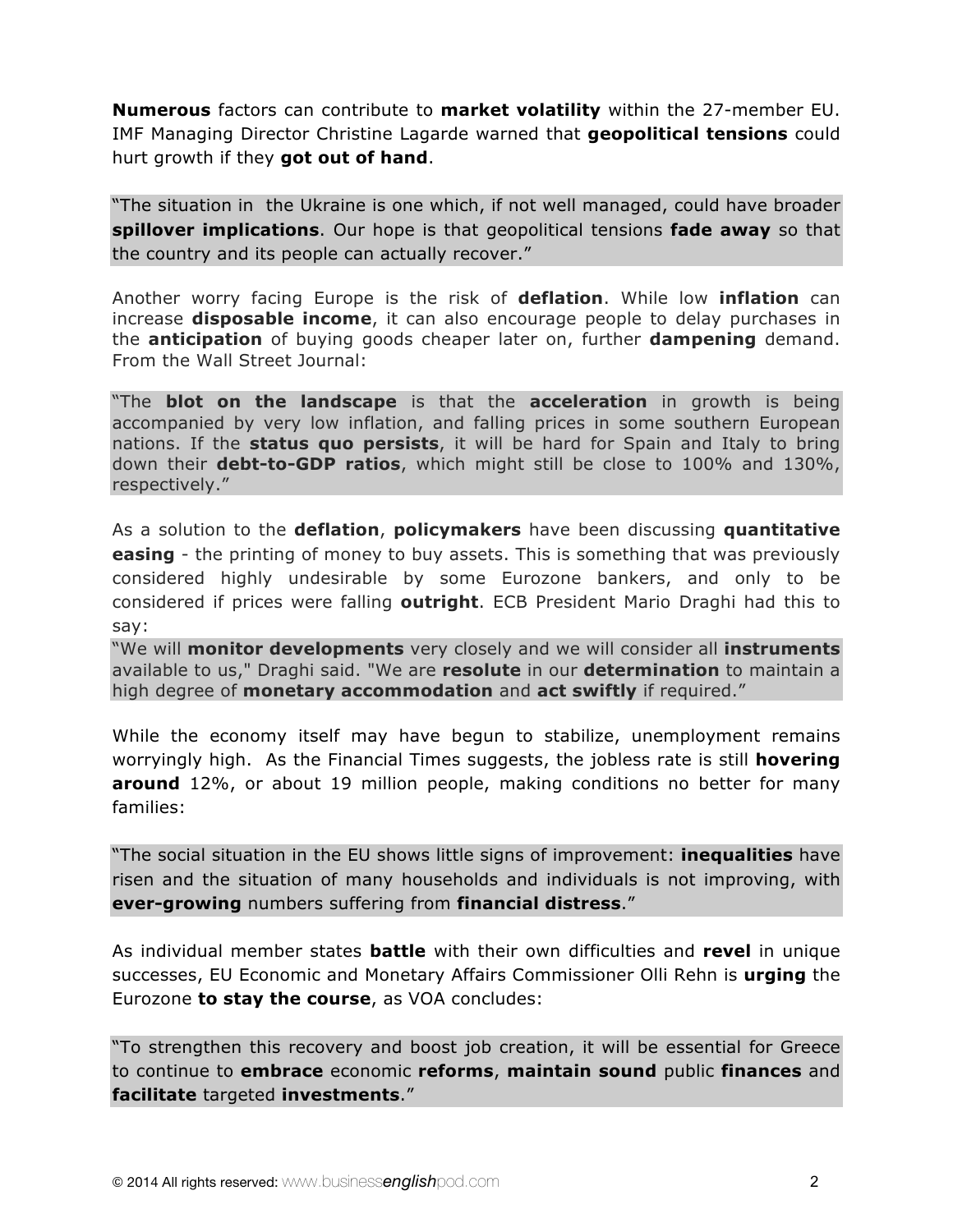# *Vocabulary*

Emerging: To become apparent, important, or developing; "Problems with the staff started emerging after the company changed the overtime policy."

Recession: A period of economic decline identified by a fall in GDP for two consecutive quarters (i.e. 6 months).

Eurozone: The group of 18 European Union nations who use the Euro.

Muted: Not obvious or strong; "Market reaction to the news of the merger was muted."

To address: To think about and begin to deal with a problem or an issue; "Low unemployment in Europe is a problem that needs to be addressed."

Imbalance: A state when different things do not occur in equal or proper amounts; "Economists believe that the trade imbalance between China and the US is a serious concern."

Perspective: Point of view; "From our perspective, sales could continue to increase until the end of the year."

Miracle: A very unlikely event or accomplishment; "Given their company's sales during the past year, it's a miracle they're still in business."

To collapse in a heap: To fall or fail; "After spending all day on the preparing spreadsheets, Anna collapsed in a heap when she returned home."

To be under way: To have already started or begun.

OECD: Organization for Economic Co-operation and Development.

Fragile: Delicate, unstable, or easily damaged; "Although the housing market is fragile, for some it can be a good time to buy property at a low price."

To pose: to create a difficult or dangerous situation; "Our bosses informed us that the merger poses no threat to anyone's position."

Currency bloc: A group of countries that use a common currency**.** 

Balanced: Equal or evenly distributed; "After months of analyzing their finances, the government finally created a balanced budget."

Downside: Negative aspects or effects; "I read an interesting article this week on the downside of working in the fashion industry."

Social tensions: A situation in which opposing aims, ideas, or influences cause social problems.

Public finances: Financial accounts and activity of the government.

Market turbulence: Instability in financial markets.

To flare up: A sudden outburst of something, in particular violence or instability; "Problems between companies and their unions flared up after management announced more job cuts."

Market crash: A rapid and often unexpected drop in stock prices;

Full-fledged: Completely developed or established; "If you want to be a full-fledged lawyer in Canada, it'll take you at least 8 years of university."

PIGS (PIIGS): an acronym made up of the first letters of the 4 most at-risk countries in the Eurozone: Portugal, Italy, Greece and Spain (and sometimes Ireland)

To skyrocket: To increase very rapidly; "Interest in our Android app has skyrocketed since we were featured on the national news last month."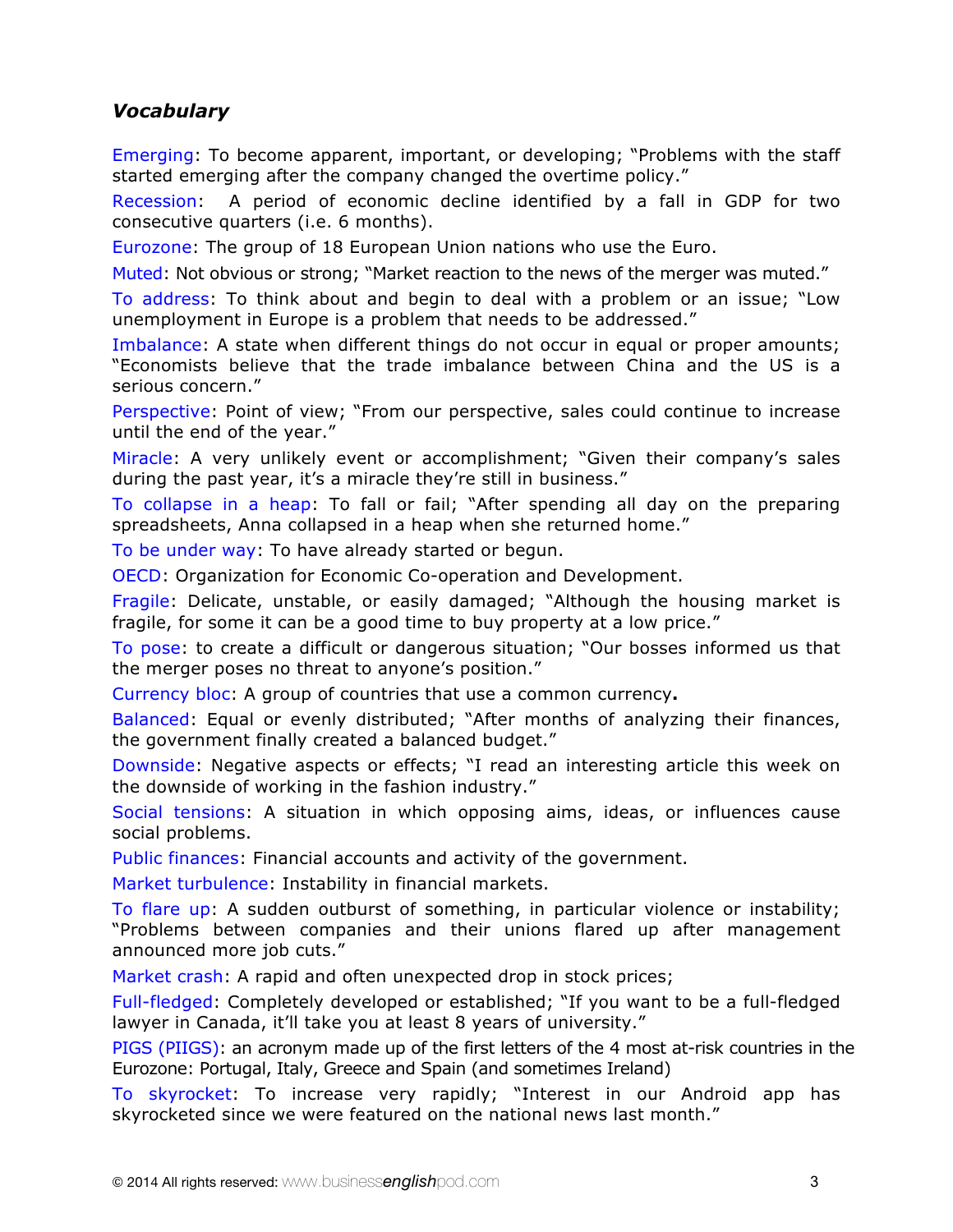Austerity: A state of reduced spending generally taken by governments to reduce debt; "Governments must find the correct balance between austerity and investment in order to help their economies grow."

Troika: The group of three international organizations, the European Commission, The European Central Bank, and the International Monetary Fund.

To pay off: To see positive effects or success as a result of hard work or effort; "All of David's efforts paid off when he received his MBA."

Fiscal consolidation: A policy aimed at reducing government deficits and debt accumulation.

Structural reforms: Change to the basic framework of an economy through policy reforms.

To rebalance: To return something to balance; "We used the profits to rebalance our portfolio with about 55% US stocks, 20% foreign, and 25% bonds and cash."

Robust (growth): Healthy and strong; "Our company's management system has remained robust in spite of our economic problems."

Economic sentiment indicator: A calculation designed to show how a group feels about the market, business environment, or other factor.

Market volatility: Unstable or unpredictable changes in the market.

Geopolitical tensions: The negative effects/sentiment of geographical factors in politics.

To get out of hand: To become uncontrollable or difficult to manage; "If I don't spend an hour every morning replying to my emails; they quickly get out of hand."

Spillover implications: The effects of economic activity or processes on those who are not directly involved.

To fade away: To disappear or dissipate; "Staff disputes, when managed properly, will usually fade away."

Deflation: The reduction of the general level of prices in an economy.

Disposable income: Income remaining after taxes and other mandatory charges (rent, bills, etc.).

Anticipation: The action of waiting for something you expect to happen; "The anticipation of an important interview is sometimes more stressful than the interview itself."

To dampen (demand): To reduce or make less intense; "I don't want to dampen your hopes, but I think they've already offered the management spot to Jules in IT."

A blot on the landscape: Something that spoils a pleasant view; "The large buildings were a blot on an otherwise beautiful landscape."

Acceleration: The increase of speed or activity; "The acceleration in the decline of manufacturing began in 2009."

To be accompanied by: To go together with something or someone; "The oil industry boom in Canada is also accompanied by more injuries on the dangerous job sites."

Inflation: The increase in the general level of prices of goods and services.

Status quo: The state in which activity remains the same or undergoes no noticeable changes.

To Persist: To continue to be present; "If the recession persists, more dramatic actions will need to be taken by the government."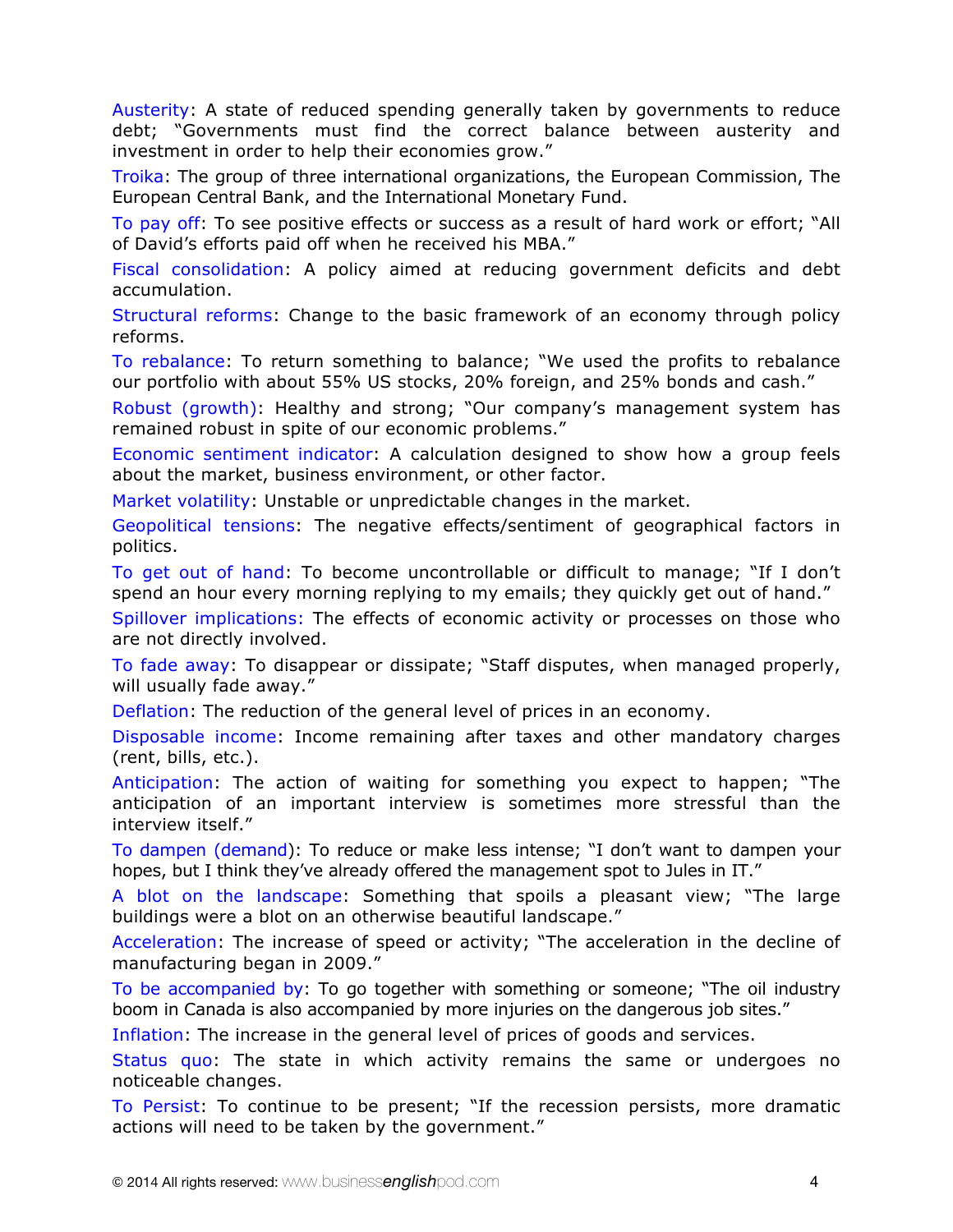Debt-to-GDP ratio: The ratio of a nation's GDP to how much debt they have, generally expressed in percentage form.

Policymaker: A person responsible for or involved in formulating policies, especially in politics.

Quantitative Easing (QE): A monetary policy in which a central bank buys government securities from the market in order to lower interest rates and increase the money supply.

Outright: Complete and direct; "What he's saying is an outright lie! I would never steal from the company!"

To monitor (developments): To observe, check, or verify how a process is proceeding.

Financial instruments: Financial policies that can create different effects on a market or economy.

Resolute: Determined or unwilling to stop/quit; "We must remain resolute in our efforts to fight company corruption."

Determination: A fixed intention or purpose "My boss is a woman of great courage and determination."

Monetary accommodation: A financial policy in which a central bank sets low interest rate so that credit is easily attainable.

To act swiftly: To move or proceed in a quick manner; "If you want to get more market share, you must act swiftly."

To hover around: To remain or stay in or near a place; "The exchange rate to the US dollar generally hovers around 2:1."

Inequality: A state of not being equal or balanced; "Income inequality has created a number of problems in north America."

Ever-growing: Continuing or always growing or increasing; "An ever-growing number of people are switching from Apple to Android."

Financial distress: A condition where a company cannot meet or has difficulty paying off its financial obligations to its creditors.

To battle (with): To fight or struggle against; "We've battled with poor economic conditions in the past, but always remained the leader in our field."

To revel (in): To take intense pleasure or satisfaction from a result or outcome; "I reveled in the quiet of the office after everyone had gone home."

To urge: To try to persuade or recommend strongly that someone do something; "My boss is urging me to attend night classes at the local university in order to complete my degree."

To stay the course: To keep going strongly to the end of a difficult project or task; "Unless the situation changes, we will stay the course with our current business plan."

To embrace reforms: To accept changes willingly.

To maintain sound finances: To preserve a state of healthy and growing financial activity.

To facilitate investments: To assist, enable, and simplify the process of investing.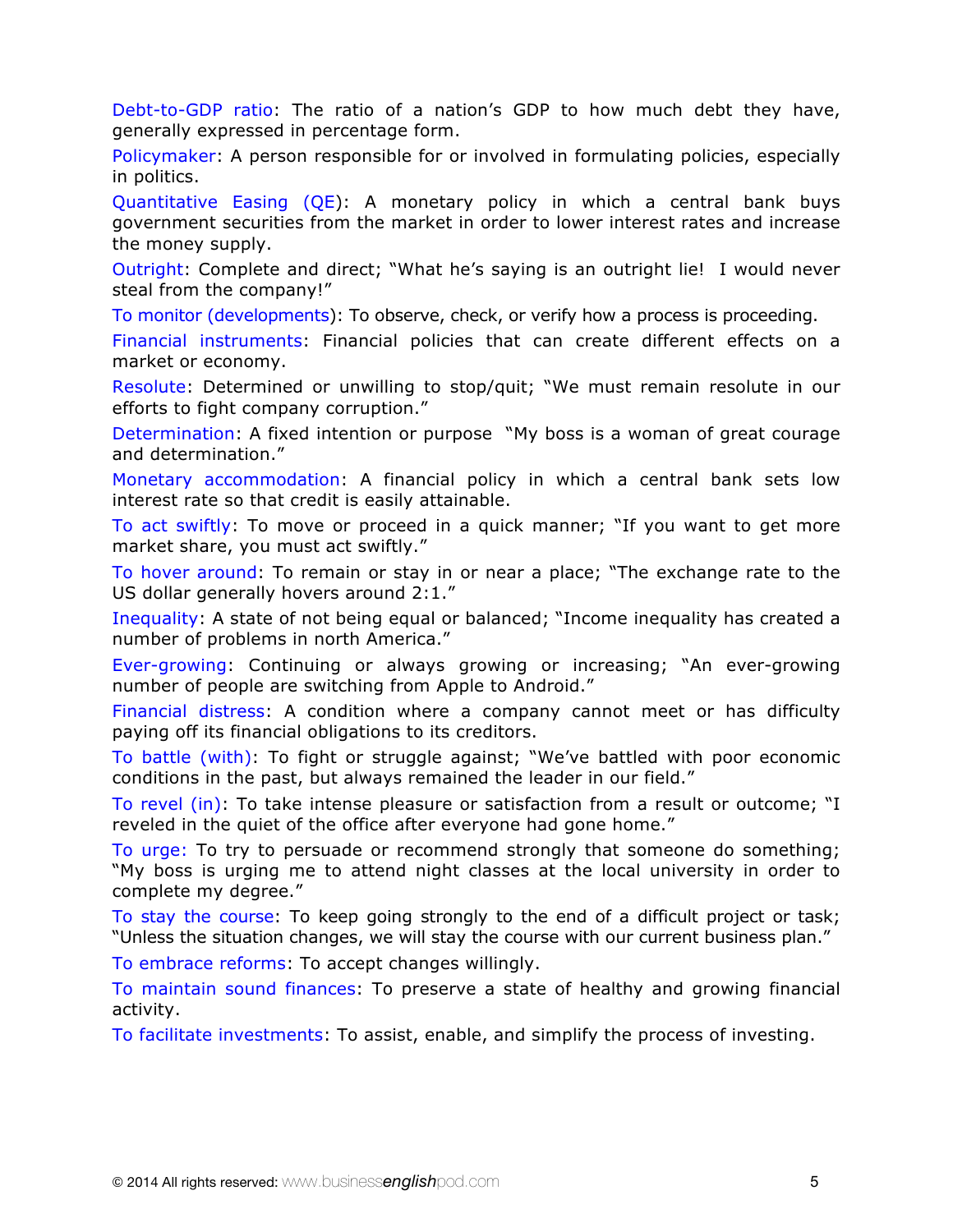### *Language Review*

#### **A. Collocations**

Match words from each column to make collocations found in the article.

| 1. Disposable | a. Volatility    |  |
|---------------|------------------|--|
| 2. Public     | b. Growth        |  |
| 3. Financial  | c. Bloc          |  |
| 4. Structural | d. Accommodation |  |
| 5. Market     | e. Reforms       |  |
| 6. Currency   | f. Income        |  |
| 7. Monetary   | g. Finances      |  |
| 8. Robust     | h. Distress      |  |

#### **B. Vocabulary Quiz**

- 1. Which of the following terms refers to the group(s) that oversee economic policy in Europe?
	- a. PIGS
	- b. OECD
	- c. Troika
	- d. Currency bloc
- 2. According to the article, which of the following could negatively affect the recovery of the Eurozone economy?
	- a. Inflation
	- b. Geopolitical tensions
	- c. Economic reforms
	- d. Disposable income
- 3. After 5 years of hard work and a strict budget, I was finally able to \_\_\_\_\_\_\_ my student loans.
	- a. Fade away
	- b. Flare up
	- c. Battle with
	- d. Pay off
- 4. What should you do when you have a technical problem just before starting a presentation?
	- a. Act swiftly to fix the problem.
	- b. Get things under way.
	- c. Hover around the technician.
	- d. Allow the problem to get out of hand.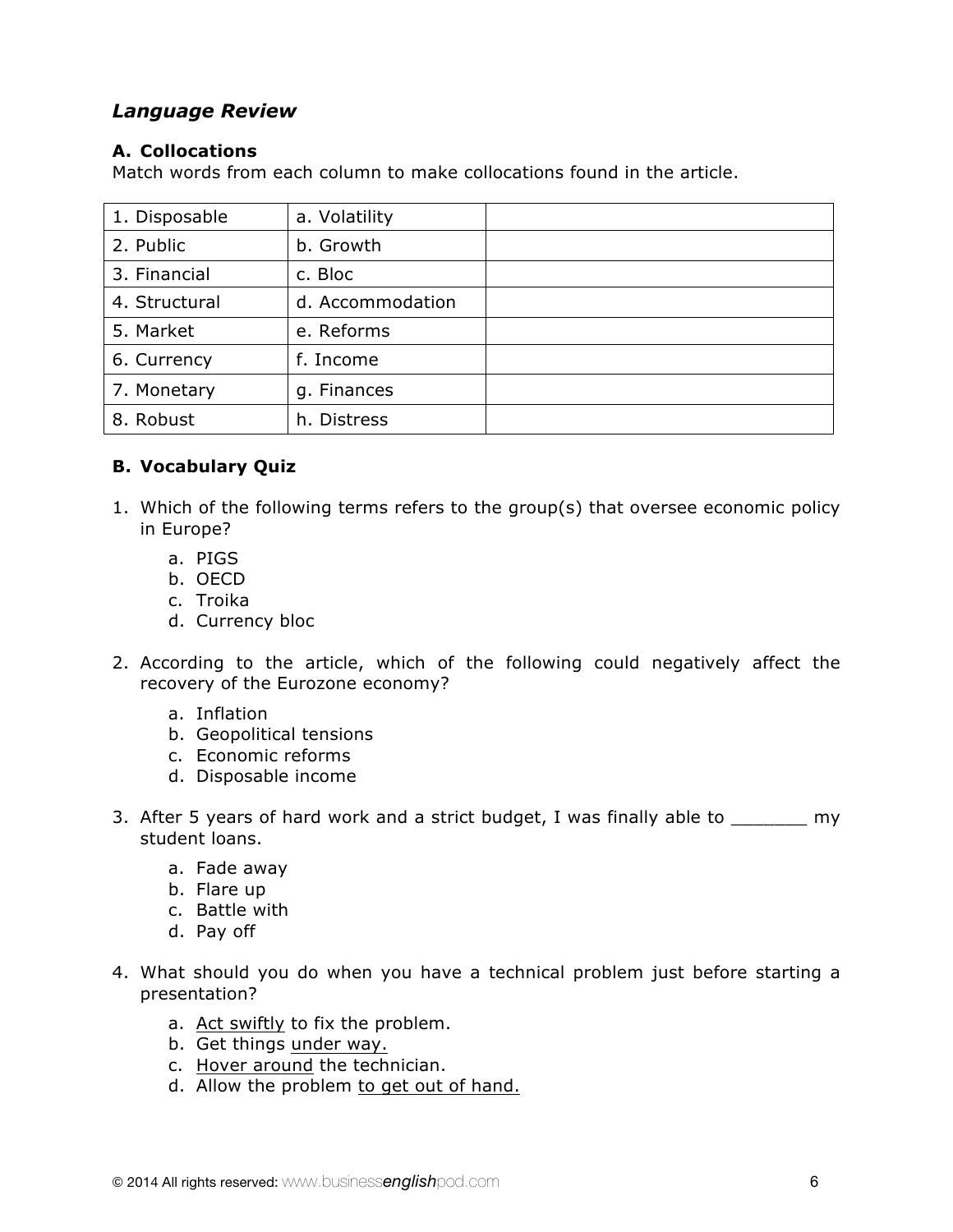- 5. A number of us have been \_\_\_\_\_\_\_\_\_ Roberto to apply for the CFO position. He's perfect for the job!
	- a. Reveling
	- b. Urging
	- c. Dampening
	- d. Posing
- 6. In any company, it's important to maintain a proper \_\_\_\_\_\_\_ of new and experienced employees.
	- a. Imbalance
	- b. Rebalance
	- c. Balance
	- d. Unbalance

7. The \_\_\_\_\_\_\_ of a "United States of Europe" is a real possibility in our lifetime.

- a. Emergence
- b. Fragility
- c. Resolution
- d. Persistence

8. Our shareholders were thrilled with the early profit increase.

- a. Turbulent
- b. Muted
- c. Austere
- d. Skyrocketing
- 9. We need to \_\_\_\_\_\_\_\_ the problem before we have a \_\_\_\_\_\_\_ emergency to deal with!
	- a. Address/full-fledged
	- b. Monitor/outright
	- c. Dampen/downside
	- d. Battle/fragile

10. By \_\_\_\_\_\_\_\_ a strong vision for the company, Apple has become one of the most influential brands in history.

- a. Embracing
- b. Maintaining
- c. Facilitating
- d. Monitoring